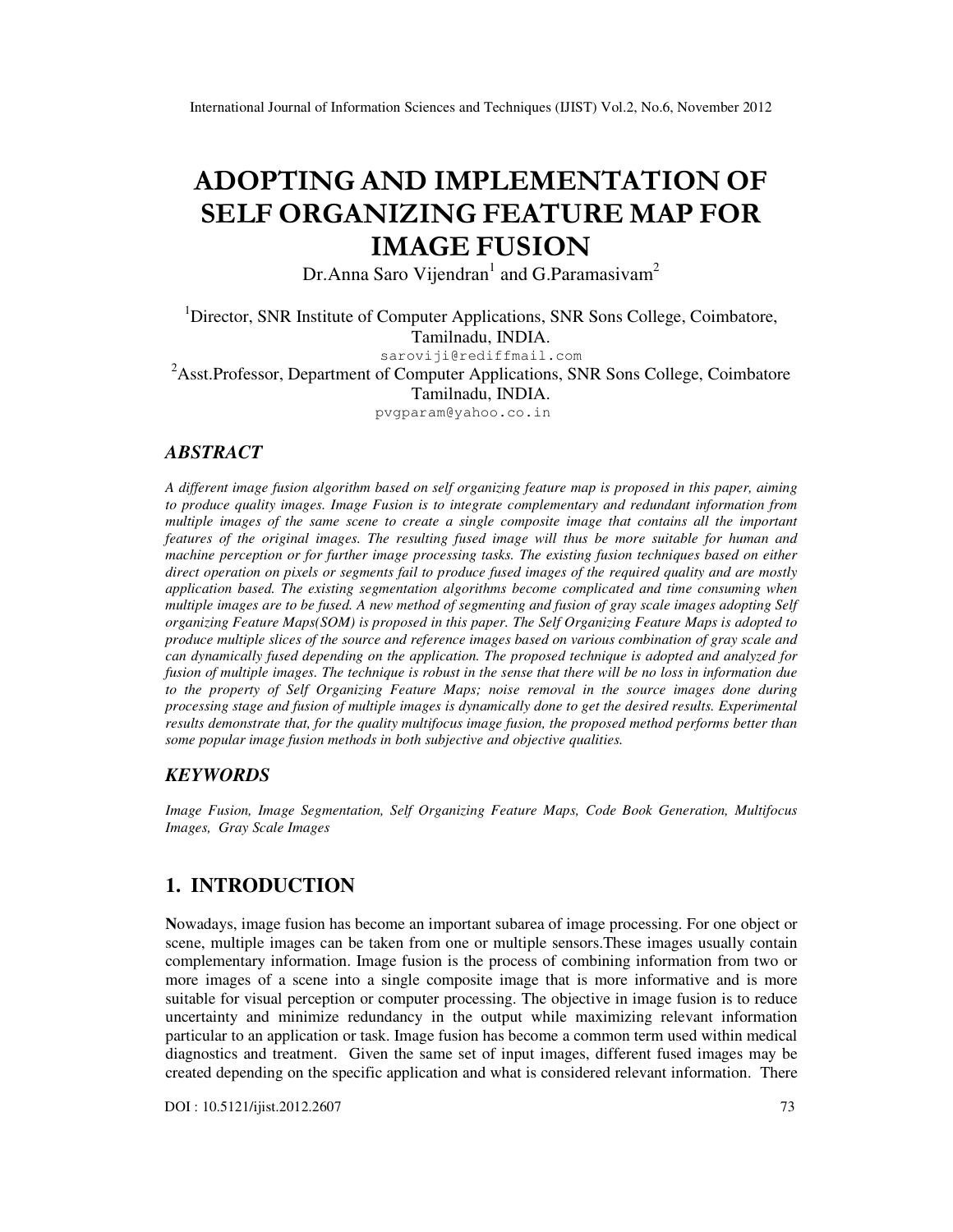are several benefits in using image fusion like wider spatial and temporal coverage, decreased uncertainty, improved reliability and increased robustness of system performance. Often a single sensor cannot produce a complete representation of a scene. Successful image fusion significantly reduces the amount of data to be viewed or processed without significantly reducing the amount of relevant information.

Image fusion algorithms can be categorized into pixel, feature and symbolic levels. Pixel-level algorithms work either in the spatial domain  $[1, 2]$  or in the transform domain  $[3, 4$  and 5]. Although pixel-level fusion is a local operation, transform domain algorithms create the fused image globally. By changing a single coefficient in the transformed fused image, all image values in the spatial domain will change. As a result, in the process of enhancing properties in some image areas, undesirable artifacts may be created in other image areas. Algorithms that work in the spatial domain have the ability to focus on desired image areas, limiting change in other areas. Multiresolution analysis is a popular method in pixel-level fusion. Burt [6] and Kolczynski [7] used filters with increasing spatial extent to generate a sequence of images from each image, separating information observed at different resolutions. Then at each position in the transform image, the value in the pyramid showing the highest saliency was taken. An inverse transform of the composite image was used to create the fused image. In a similar manner, various wavelet transforms can be used to fuse images. The discrete wavelet transform (DWT) has been used in many applications to fuse images [4]. The dual-tree complex wavelet transforms (DT-CWT), first proposed by Kingsbury[8], was improved by Nikolov [9] and Lewis [10] to outperform most other gray-scale image fusion methods.

Feature-based algorithms typically segment the images into regions and fuse the regions using their various properties [10–12]. Feature-based algorithms are usually less sensitive to signallevel noise [13]. Toet [3] first decomposed each input image into a set of perceptually relevant patterns. The patterns were then combined to create a composite image containing all relevant patterns. A mid-level fusion algorithm was developed by Piella [12, 15] where the images are first segmented and the obtained regions are then used to guide the multiresolution analysis.

Recently methods have been proposed to fuse multifocus source images using the divided blocks or segmented regions instead of single pixels [16, 17, and 18]. All the segmented region-based methods are strongly dependent on the segmentation algorithm. Unfortunately, the segmentation algorithms, which are of vital importance to fusion quality, are complicated and time-consuming. The common transform approaches for fusion of mutifocus images include the discrete wavelet transform (DWT) [19],curvelet transform [20] and non subsampling contourlet transform (NSCT) [21]. Recently, a new multifocus image fusion and restoration algorithm based on the sparse representation has been proposed by Yang and Li [22]. A new multifocus image fusion method based on homogeneity similarity and focused regions detection has been proposed during the year 2011 by Huafeng Li , Yi Chai , Hongpeng Yin and Guoquan Liu [23] .

Most of the traditional image fusion methods are based on the assumption that the source images are noise free, and they can produce good performance when the assumption is satisfied. For the traditional noisy image fusion methods, they usually denoise the source images, and then the denoised images are fused. The multifocus image fusion and restoration algorithm proposed by Yang and Li [22] performs well with both noisy and noise free images, and outperforms traditional fusion methods in terms of fusion quality and noise reductionin the fused output. However, this scheme is complicated and time-consuming especially when the source images are noise free. The image fusion algorithm based on homogeneity similarity proposed by HuafengLi , Yi Chai , Hongpeng Yin and Guoquan Liu [23] aims at solving the fusion problem of clean and noisy multifocus images. Further in any region based fusion algorithm, the fusion results are affected by the performance of segmentation algorithm. The various segmentation algorithms are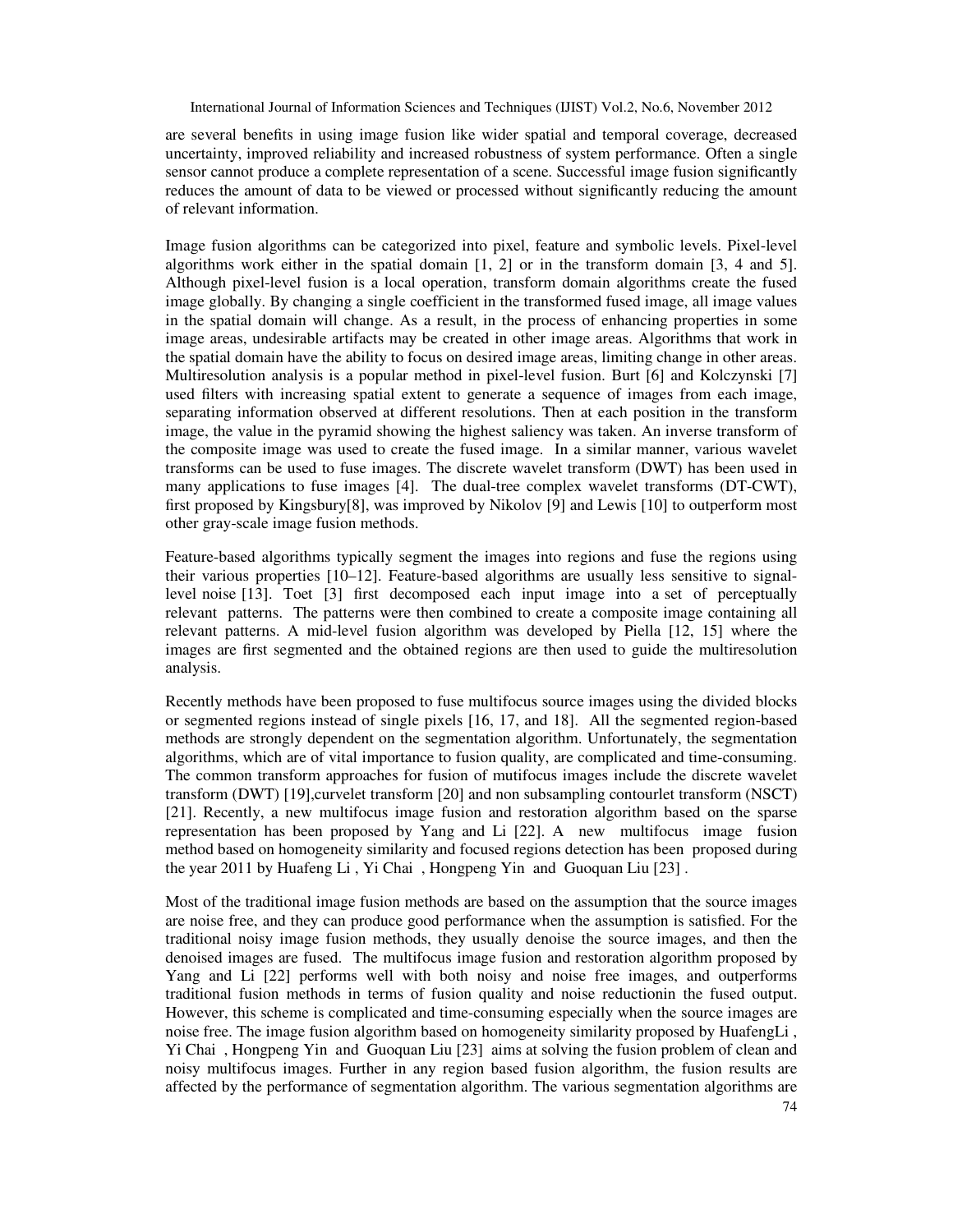based on thresholding and clustering but the partition criteria used by these algorithms often generates undesired segmented regions.

In order to overcome the above said problems a new method for segmentation using Selforganizing Feature Maps which consequently helps in fusion of images dynamically to the desired degree of information retrieval depending on the application has been proposed in this paper. The proposed algorithm is compatible for any type of image either noisy or clean. The method is simple and since mapping of image is carried out by Self-organizing Feature Maps all the information in the images will be preserved. The images used in image fusion should already be registered. A novel image fusion algorithm based on self organizing feature map is proposed in this paper.

The outline of this paper is as follows: In Section 2, the Self-organizing Feature Maps is briefly introduced. Section 3 describes the algorithm for Code Book generation using Self Organizing Feature Maps. Section 4 describes the proposed method of Fusion. Section 5 details the Experimental Analysis and Section 6 gives the conclusion of this paper.

# **2. SELF-ORGANIZING FEATURE MAP**

Self-organizing Feature Map (SOM) is a special class of Artificial Neural Network based on competitive learning. It is an ingenious Artificial Neural Network built around a one or twodimensional lattice of neurons for capturing the important features contained in the input. The Kohonen technique creates a network that stores information in such a way that any topological relationships within the training set are maintained. In addition to clustering the data into distinct regions, regions of similar properties are put into good use by the Kohonen maps.

The primary benefit is that the network learns autonomously without the requirement that the system be well defined. System does not stop learning but instead continues to adapt to changing inputs. This plasticity allows it to adapt as the environment changes. A particular advantage over other artificial neural networks is that the system appears well suited to parallel computation. Indeed the only global knowledge required by each neuron is the current input to the network and the position within the array of the neuron which produced the maximum output

Kohonen networks are grid of computing elements, which allows identifying the immediate neighbours of a unit. This is very important, since during learning, the weights of computing units and their neighbours are updated. The objective of such a learning approach is that neighbouring units learn to react to closely related signals.

A Self-organizing Feature Map does not need a target output to be specified unlike many other types of network. Instead, where the node weights match the input vector, that area of the lattice is selectively optimized to more closely resemble the data for the class, the input vector is a member. From an initial distribution of random weights, and over many iterations, the Selforganizing Feature Map eventually settles into a map of stable zones. Each zone is effectively a feature classifier. The output is a type of feature map of the input space. In the trained network, the blocks of similar values represent the individual zones. Any new, previously unseen input vectors presented to the network will stimulate nodes in the zone with similar weight vectors. Training occurs in several steps and over many iterations.

Each node's weights are initialized. A vector is chosen at random from the set of training data and presented to the lattice. Every node is examined to calculate which one's weights are most like the input vector. The winning node is commonly known as the Best Matching Unit (BMU). The radius of the neighbourhood of the Best Matching Unit is now calculated. This is a value that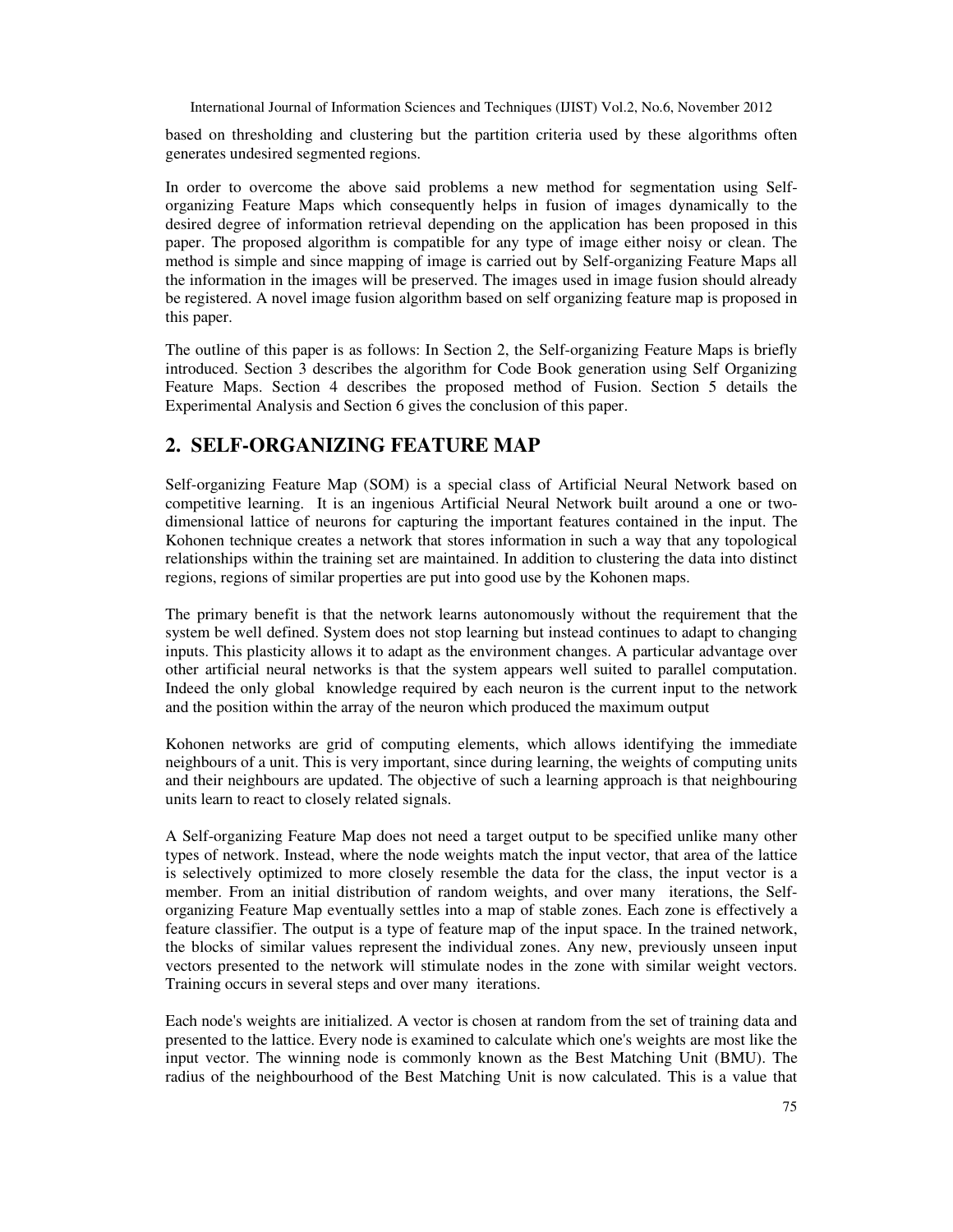starts large, typically set to the 'radius' of the lattice, but diminishes each time-step. Any nodes found within this radius are deemed to be inside the Best Matching Unit's neighbourhood. Each neighbouring node's weights are adjusted to make them more like the input vector. The closer a node is to the Best Matching Unit; the more its weights get altered. The procedure is repeated for all input vectors for number of iterations. Prior to training, each node's weights must be initialized. Typically these will be set to small-standardized random values. To determine the Best Matching Unit, one method is to iterate through all the nodes and calculate the Euclidean distance between each node's weight vector and the current input vector. The node with a weight vector closest to the input vector is tagged as the Best Matching Unit. After the Best Matching Unit has been determined, the next step is to calculate which of the other nodes are within the Best Matching Unit's neighbourhood. All these nodes will have their weight vectors altered in the next step. A unique feature of the Kohonen learning algorithm is that the area of the neighbourhood shrinks over time to the size of just one node.

After knowing the radius, iterations are carried out through all the nodes in the lattice to determine if they lay within the radius or not. If a node is found to be within the neighbourhood then its weight vector is adjusted. Every node within the Best Matching Unit's neighbourhood (including the Best Matching Unit) has its weight vector adjusted.

In Self-organizing Feature Map, the neurons are placed at the lattice nodes; the lattice may take different shapes: rectangular grid, hexagonal, even random topology .



Figure 1. Self Organizing Feature Map Architecture

The neurons become selectivity tuned on various input patterns in the course of competitive learning process. The locations of the neurons (i.e. the winning neurons) so tuned, tend to become ordered with respect to each other in such a way that a meaningful coordinate system for different input features to be created over the lattice.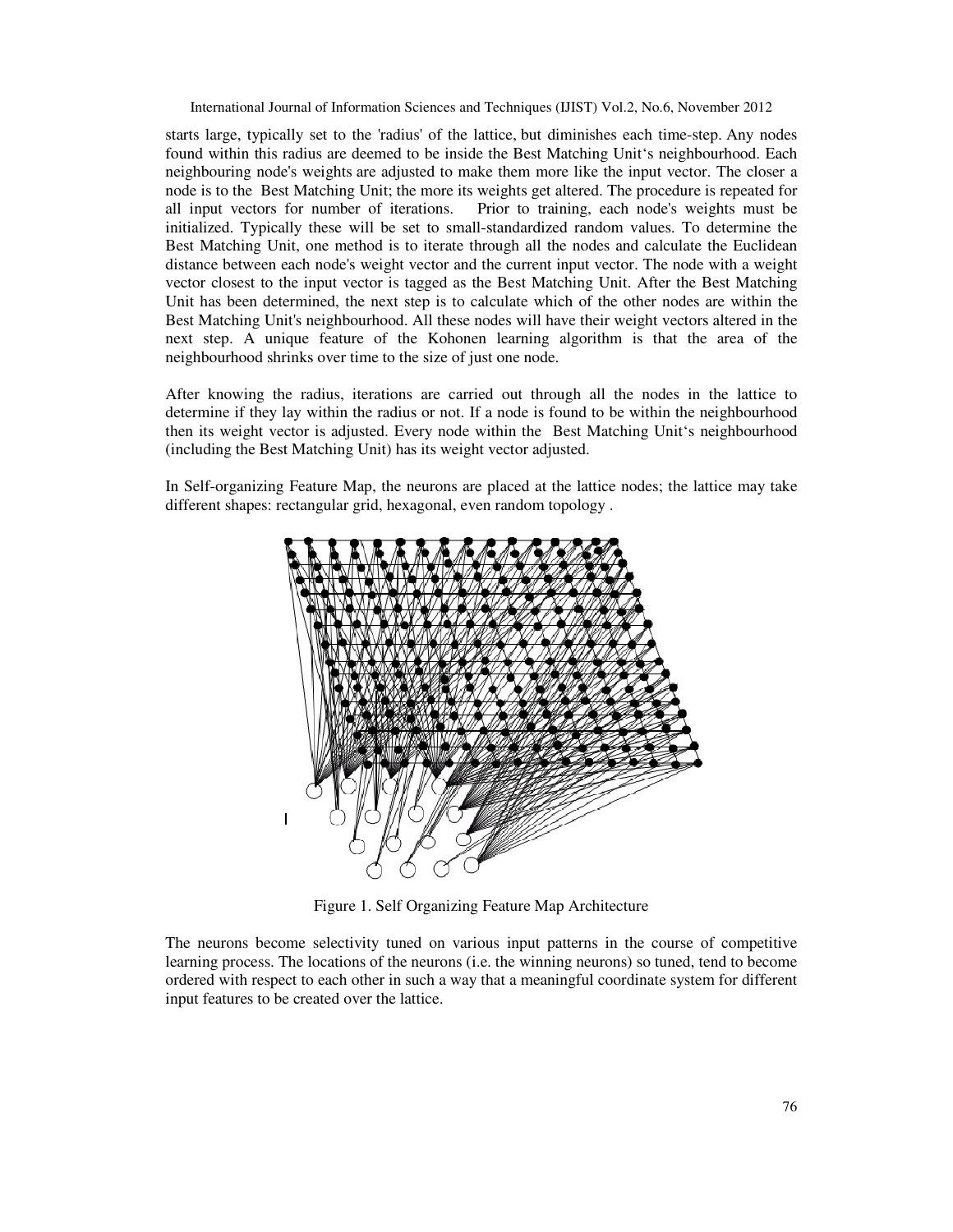SOM Neural Network Training GUI:

| Algorithms                                                                              |                 |
|-----------------------------------------------------------------------------------------|-----------------|
| Training:<br>Batch Weight/Bias Rules (trainbu)<br>Derivative:<br>Default (defaultderiv) |                 |
| Progress<br>Epoch:<br>33 iterations<br>$\Omega$<br>0:00:08<br>Time:                     | 200             |
| Plots<br>SOM Topology                                                                   | (plotsomtop)    |
| SOM Neighbor Connections                                                                | (plotsomnc)     |
| <b>SOM Neighbor Distances</b>                                                           | (plotsomnd)     |
| <b>SOM Input Planes</b>                                                                 | (plotsomplanes) |
| SOM Sample Hits                                                                         | (plotsomhits)   |
| <b>SOM Weight Positions</b>                                                             | (plotsompos)    |
| Plot Interval:                                                                          | 1 epochs        |

# **3. CODE BOOK GENERATION USING SELF-ORGANIZING FEATURE MAP**

Given a two-dimensional input image pattern to be mapped onto a two dimensional spatial organization of neurons located at different positions (i, j)'s on a rectangular lattice of size nxn. Thus, for a set of nxn points on the two-dimensional plane, there would be n<sup>2</sup> neurons N<sub>ii</sub>:1  $\leq$  i,j  $\leq$ n, and for each neuron  $N_{ij}$  there is an associated weight vector denoted as  $W_{ij}$ . In Self-organizing Feature Map, the neuron with minimum distance between its weight vector  $W_{ij}$  and the input vector  $X$  is the winner neuron  $(k, l)$ , and it is identified using the following equation.

$$
||X - W_{kl}|| = \min \left[ \min \ ||X - W_{ij}|| \right]
$$
  

$$
1 \leq i \leq n \leq j \leq n
$$
 (1)

After the position of the  $(i,j)$ th winner neuron is located in the two-dimensional plane, the winner neuron and its neighbourhood neurons are adjusted using Self- organizing Feature Map learning rule as:

$$
W_{ij}(t+1) = W_{ij}(t) + \alpha \parallel X - W_{ij}(t) \parallel
$$
 (2)

Where,  $\alpha$  is the Kohonen's learning rate to control the stability and the rate of convergence. The winner weight vector reaches equilibrium when Wij(t+1)=W<sub>ij</sub>(t). The neighbourhood of neuron  $N_{ii}$  is chosen arbitrary. It can be a square or a circular zone around  $N_{ii}$  of arbitrary chosen radius.

#### **Algorithm**

- 1: The image A (i,j) of size  $2^N \times 2^N$  is divided into blocks, each of them of size  $2 \binom{n}{x}$   $2^n$  pixels,  $n < N$ .
- 2: A Self-organizing Feature Map Network is created with a codebook consisting of M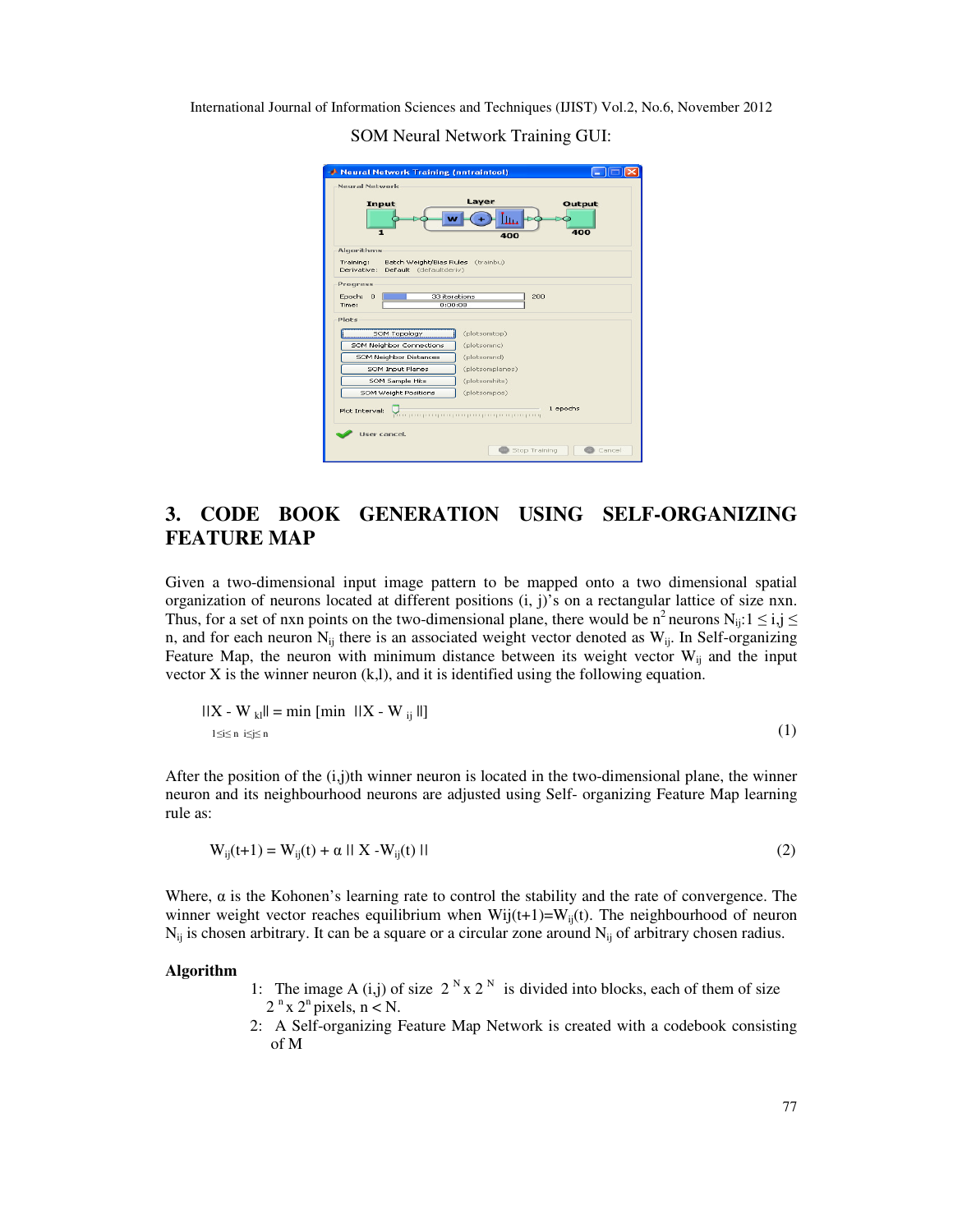neurons  $(m_i: i=1,2,...M)$ . The total M neurons are arranged in a hexagonal lattice, and for each neuron there is an associated weight vector  $Wi = [wi<sub>1</sub>]$  $wi_2$ ....... $wi_2^{2n}$ ].

- 3: The weights vectors are initiated for all the neurons in the lattice with small random values.
- 4: The learning input patterns (image blocks) are applied to the network. The Kohonen's competitive learning process identifies the winning neurons that best match the input blocks. The best matching criterion is the minimum Euclidean distance between the vectors. Hence, the mapping process Q that identifies the neuron that best matches the input block X is determined by applying the following condition.

 $Q(X) = \arg_i \min_i ||X - W_i||$  $i = 1, 2, \ldots, M$  (3)

- 5: At equilibrium, there are m winner neurons per block or m codewords per block. Hence, the whole image is represented using m number of codewords.
- 6: The indices of the obtained codewords are stored. The set of indices of all winner neurons along with the codebook are stored.
- 7: The reconstructed image blocks of same size as the original ones, will be restored from the indices of the codewords.

# **4. PROPOSED METHOD OF FUSION**

Let us consider two pre-registered grayscale 8 bit images A and B formed of the same scene or object.

The first image A is decomposed into sub-images and given as input to the Self-organizing Feature Map Neural Network. In order to preserve all the gray values of the image, the codebook size for compressing an 8 bit image is chosen to be the maximum possible number of gray levels, say 256. Since the weight values after training has to represent the input level gray levels, random values ranging from 0 to 255 are assigned as initial weights. When sub-images of size say  $4 \times 4$  is considered as the input vector, then there will be 16 nodes in the input layer and the Kohonen layer consists of 256 nodes arranged in a 16 x 16 array. The input layer takes as input the graylevel values from all the 16 pixels of the gray-level block. The weights assigned between node j of the Kohonen layer and the input layer represents the weight matrix. For all the 256 nodes we have  $W_{ii}$  for  $j = 0, 1, \ldots, 255$  and  $i = 0, 1, \ldots, 15$ . Once the weights are initialized randomly  $i = 0,1...15$ . Once the weights are initialized randomly network is ready for training.

The image block vectors are mapped with the weight vectors. The neighborhood is initially chosen; say 5 x 5and then reduced gradually to find the best matching node. The Selforganizing Feature Map generates the codebook according to the weight updation. The set of indices of all the winner neurons for the blocks along with the code book are stored for retrieval.

The image A is retrieved by generating the weight vectors of each neuron from the index values, which gives the pixel value of the image. For each index value the connected neuron is found. The weight vector of that neuron to the input layer neuron is generated. The values of the neuron weights are the gray level for the block. The gray level value thus obtained is displayed as pixels. Thus we get the image A back in its original form.

Now the Image B is given as input to the Neural Network**.** Since the features in Images A and B are the same, when B is given as input to the trained Network the code book for the Image B will be generated in minimum simulation time without loss in information. Also since the images are registered the index values which represent the position of pixels will be the same in the two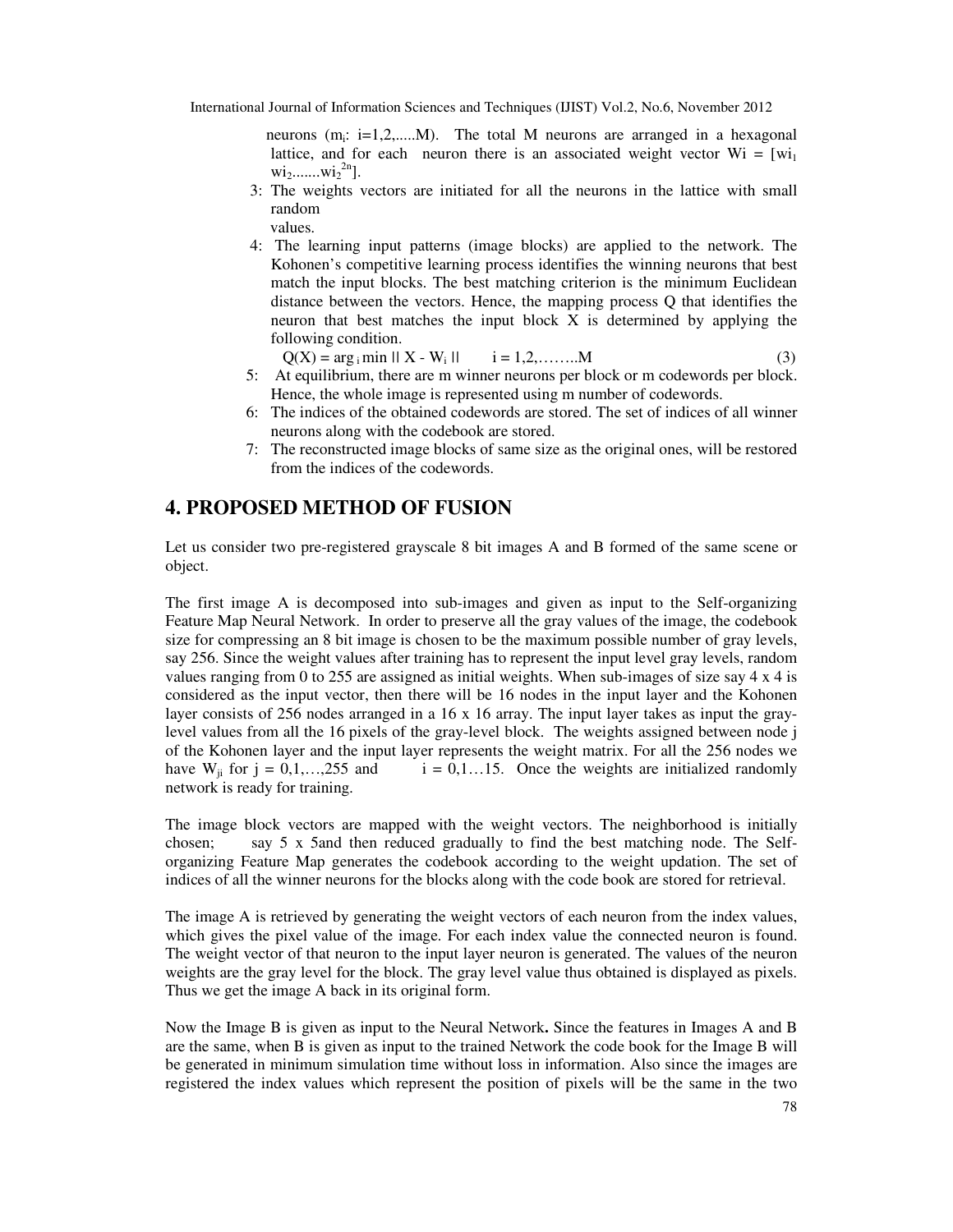images. For the same index value the value of the neuron weights of both the images are compared and the higher value is selected. The procedure is repeated for all the indices until a weight vector of optimal strength is generated. The image retrieved from this optimal weight vector is the fused image which will represent all the gray values in its optimal values. The procedure can be repeated in various combinations with multiple images until the desired result is achieved.

# **5. EXPERIMENTAL ANALYSIS AND RESULTS**

The Experimental analysis of the proposed algorithm has been performed using large numbers of images having different content for simulations and different objective parameters discussed in the paper. In order to evaluate the fusion performance, the first experiment is performed on one set of perfectly registered multifocus source images. The dataset consists of multifocus images. The use of different pairs of multifocus images of different scenes including all categories of text, text+object and only objects allows evaluating the proposed algorithm in true sense. The proposed algorithm is simulated in Matlab7. The proposed algorithm is evaluated based on the quality of the fused image obtained. The robustness of the proposed algorithm that is to obtain consistent good quality fused image with different categories of images like standard images, medical images, satellite images has been evaluated. The average computational time to generate final fused image from the source image size of 128 x 128 using the proposed algorithm has been calculated and the average computational time is 96 seconds. The quality of the fused image with the source images has been compared in terms of RMSE and PSNR values. The experimental results obtained for fusion of grayscale images adopting the proposed algorithm are shown in Table 1. The source multifocus images and the fused images of different types are shown in Figures 1 to 4. The histogram and image difference for lena and bacteria images are shown in Figure 5 and 6 respectively.

|               | <b>RMSE</b>    |                |                    |  |
|---------------|----------------|----------------|--------------------|--|
| <b>Images</b> | <b>Image A</b> | <b>Image B</b> | <b>Fused Image</b> |  |
| Lena          | 6.2856         | 6.0162         | 3.3205             |  |
| Bacteria      | 6.8548         | 6.421          | 6.227              |  |
| Satellite map | 4.0043         | 5.325          | 3.8171             |  |
| MRI -Head     | 4.3765         | 4.9824         | 1.5163             |  |

Table 1.a

| Table | 1.h |  |
|-------|-----|--|
|       |     |  |

|               | <b>PSNR</b>    |                |                    |  |
|---------------|----------------|----------------|--------------------|--|
| <b>Images</b> | <b>Image A</b> | <b>Image B</b> | <b>Fused Image</b> |  |
| Lena          | 30.381         | 31.701         | 38.0481            |  |
| Bacteria      | 28.194         | 27.989         | 32.5841            |  |
| Satellite map | 32.077         | 31.582         | 33.2772            |  |
| MRI-Head      | 30.787         | 33.901         | 45.3924            |  |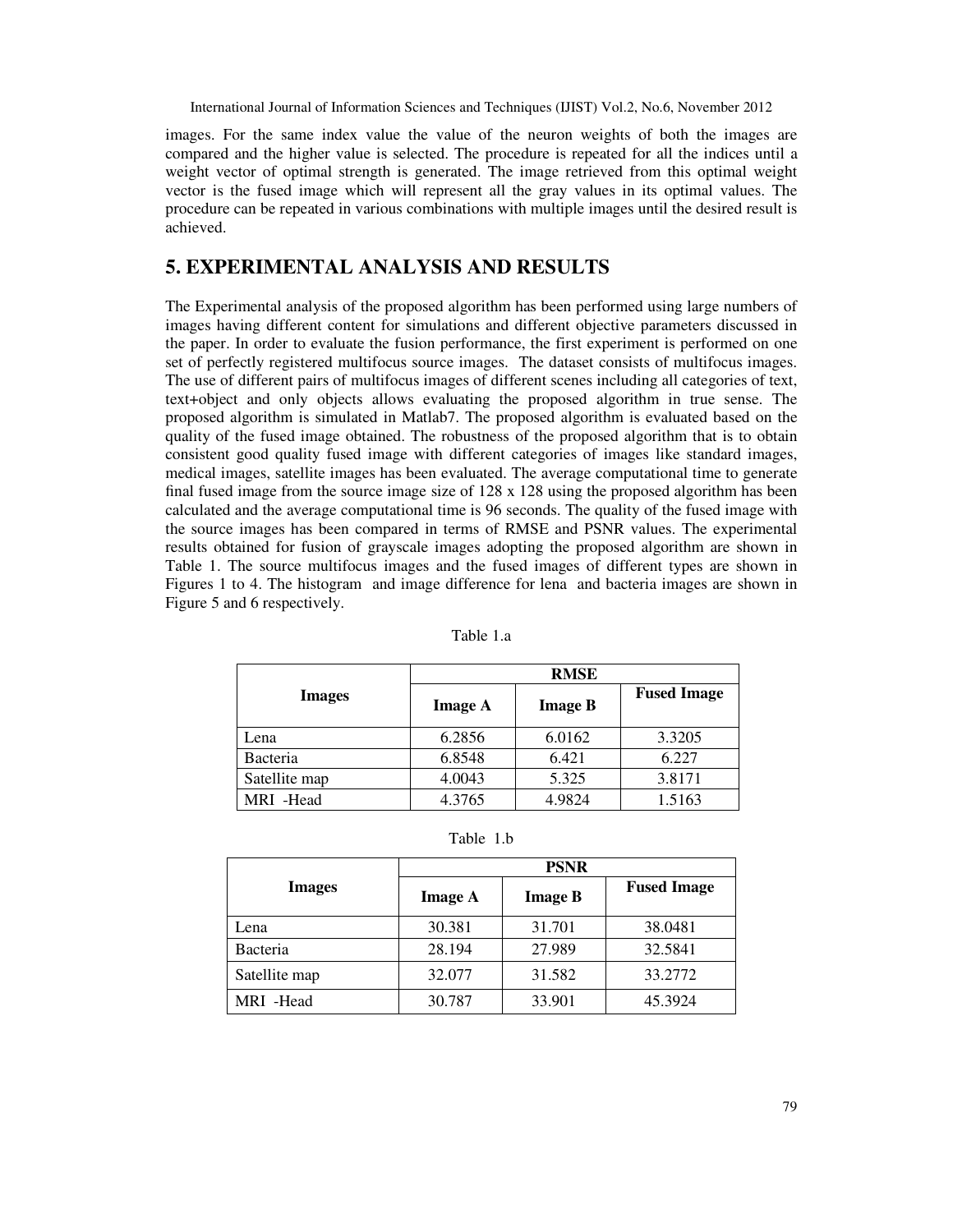



Figure 1.a Figure 1.b Figure 1.c

Figure 1.Lena







Figure 2.a Figure 2.b Figure 2.c









Figure 3.a Figure 3.b Figure 3.c

Figure 3. Satellite Map

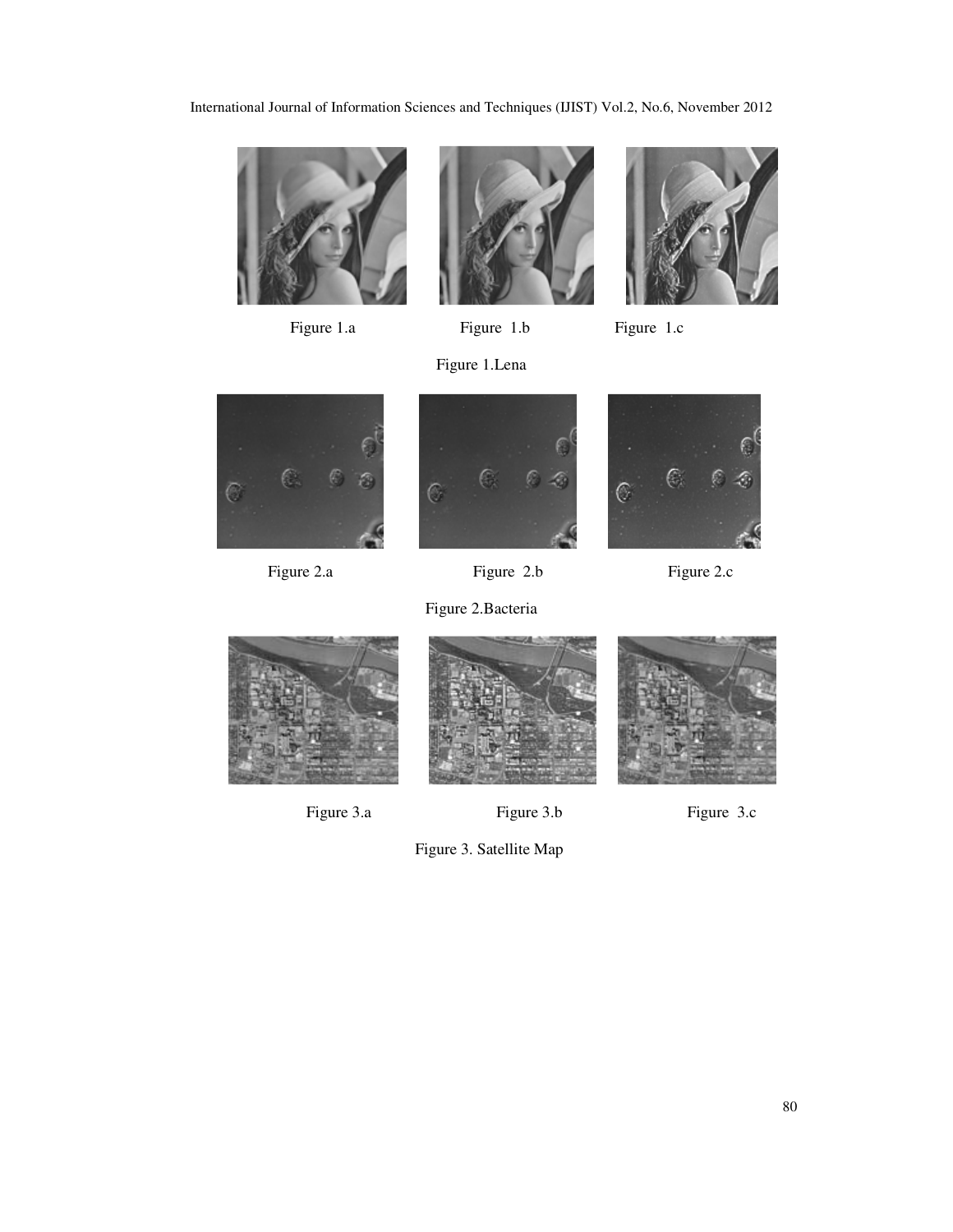International Journal of Information Sciences and Techniques (IJIST) Vol.2, No.6, November 2012 International Journal Vol.2, No.6, November 2012



Figure 4.a

Figure 4.b Figure 4.c

Figure 4.MRI –Head

Images  $(a)$  and  $(b)$  are the multi focused images Image  $(c)$  is the fused version of  $(a)$  and  $(b)$ 



Figure 5. Histogram for lena and bacteria images



Figure 6. The Difference images between fused image and the source image :(g) Difference between (a)and (c), (h) Difference between (b) and (c), (i) Difference between (d) and (f), (j) Difference between (e)and (f).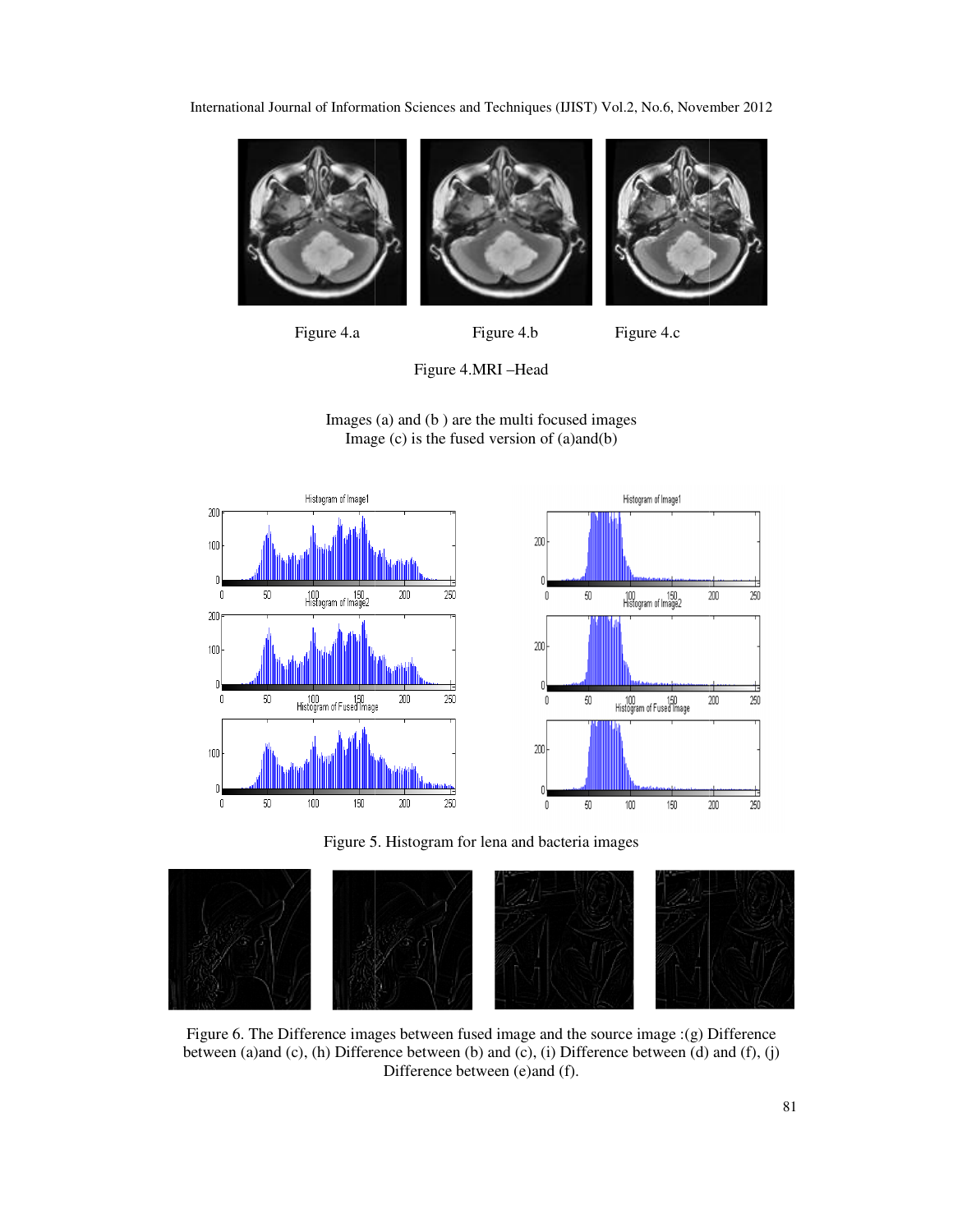# **6. CONCLUSIONS**

In this Paper a simple method of fusion of Images has been proposed. The advantage of Self organizing Feature Map is that after training, the weight vectors not only represents the image block cluster centroids but also preserves two main features. Topologically neighbour blocks in the input vectors are mapped to that of topologically neighbouring neurons in the code book. Also the distribution of weight vectors of the neurons reflects the distribution of the weight vectors in the input space**.** Hence their will not be any loss of information in the process**.** The proposed method is dynamic in the sense that depending on the application the optimal weight vectors are generated and also redundant values as well as noise can be ignored in this process resulting in lesser simulation time. The method can be extended to colour images also.

### **REFERENCES**

- [1] S. Li, J.T. Kwok, Y. Wang, Using the discrete wavelet frame transform to merge Landsat TM and SPOT panchromatic images, Information Fusion 3 (2002) 17–23.
- [2] A. Goshtasby, 2-D and 3-D Image Registration for Medical, Remote Sensing, and Industrial Applications, Wiley Press,2005.
- [3] A. Toet, Hierarchical image fusion, Machine Vision and Applications 3 (1990) 1–11.
- [4] H. Li, S. Manjunath, S. Mitra, Multisensor image fusion using the wavelet transform, Graphical Models and Image Processing 57 (3) (1995) 235–245.
- [5] S.G. Nikolov, D.R. Bull, C.N. Canagarajah, M. Halliwell, and P.N.T. Wells. Image fusion using a 3-d wavelet transform. In Proc. 7th International Conference on Image Processing And Its Applications, pages 235-239, 1999.
- [6] P.J. Burt, A.Rosenfeld (Ed.), Multiresolution Image Processing and Analysis, Springer- Verlag, Berlin, 1984, pp. 6–35.
- [7] P.J. Burt, R.J. Kolczynski, Enhanced image capture through fusion, in International Conference on Computer Vision, 1993, pp. 173–182.<br>[8] N. Kingsbury, Image processing
- Image processing with complex wavelets, Silverman, J. Vassilicos (Eds.), Wavelets: The Key to Intermittent Information, Oxford University Press, 1999, pp.165–185.
- [9] S.G. Nikolov, P. Hill, D.R. Bull, C.N. Canagarajah, Wavelets for image fusion, in: A. Petrosian, F. Meyer (Eds.), Wavelets in Signal and Image Analysis, Kluwer Academic Publishers, The Netherlands, 2001, pp. 213–244.
- [10] J.J. Lewis, R.J. O'Callaghan, S.G. Nikolov, D.R. Bull, C.N. Canagarajah, Region-based image fusion using complex wavelets, in: Proceedings of the  $7<sup>th</sup>$  International Conference on Information

Fusion, Stockholm, Sweden, June 28–July 1, 2004, pp. 555–562.

- [11] Z. Zhang, R. Blum, Region-based image fusion scheme for concealed weapon detection, in: ISIF Fusion Conference, Annapolis, MD, July 2002.
- [12] G. Piella, A general framework for multiresolution image fusion: from pixels to regions, Information Fusion 4 (2003) 259–280.
- [13] G. Piella, A region-based multiresolution image fusion algorithm, Proceedings of the  $5<sup>th</sup>$ International Conference on Information Fusion, Annapolis, MS, July 8–11, 2002, pp. 1557–1564.
- [14] S.G. Nikolov, D.R. Bull, C.N. Canagarajah, 2-D image fusion by multiscale edge graph combination, in: Proceedings of the  $3<sup>rd</sup>$  International Conference on Information Fusion, Paris, France, July 10–13, 1, 2000, pp.16–22.
- [15] G. Piella, A general framework for multiresolution image fusion from pixels to regions, Information Fusion 4 (2003) 259–280.
- [16] H. Wei, Z.L. Jing, Pattern Recognition Letters 28 (4) (2007) 493.
- [17] S.T. Li, J.T. Kwok, Y.N. Wang, Pattern Recognition Letters 23 (8) (2002) 985.
- [18] V. Aslanta, R. Kurban, Expert Systems with Applications 37 (12) (2010) 8861.
- [19] Y. Chai, H.F. Li, M.Y. Guo, Optics Communications 248 (5) (2011) 1146.
- [20] S.T. Li, B. Yang, Pattern Recognition Letters 29 (9) (2008) 1295
- [21] O. Zhang, B.L. Guo, Signal Processing 89 (2009) 1334.
- [22] B. Yang, S.T. Li, IEEE Transactions on Instrumentation and Measurement 59 (4) (2010) 884.